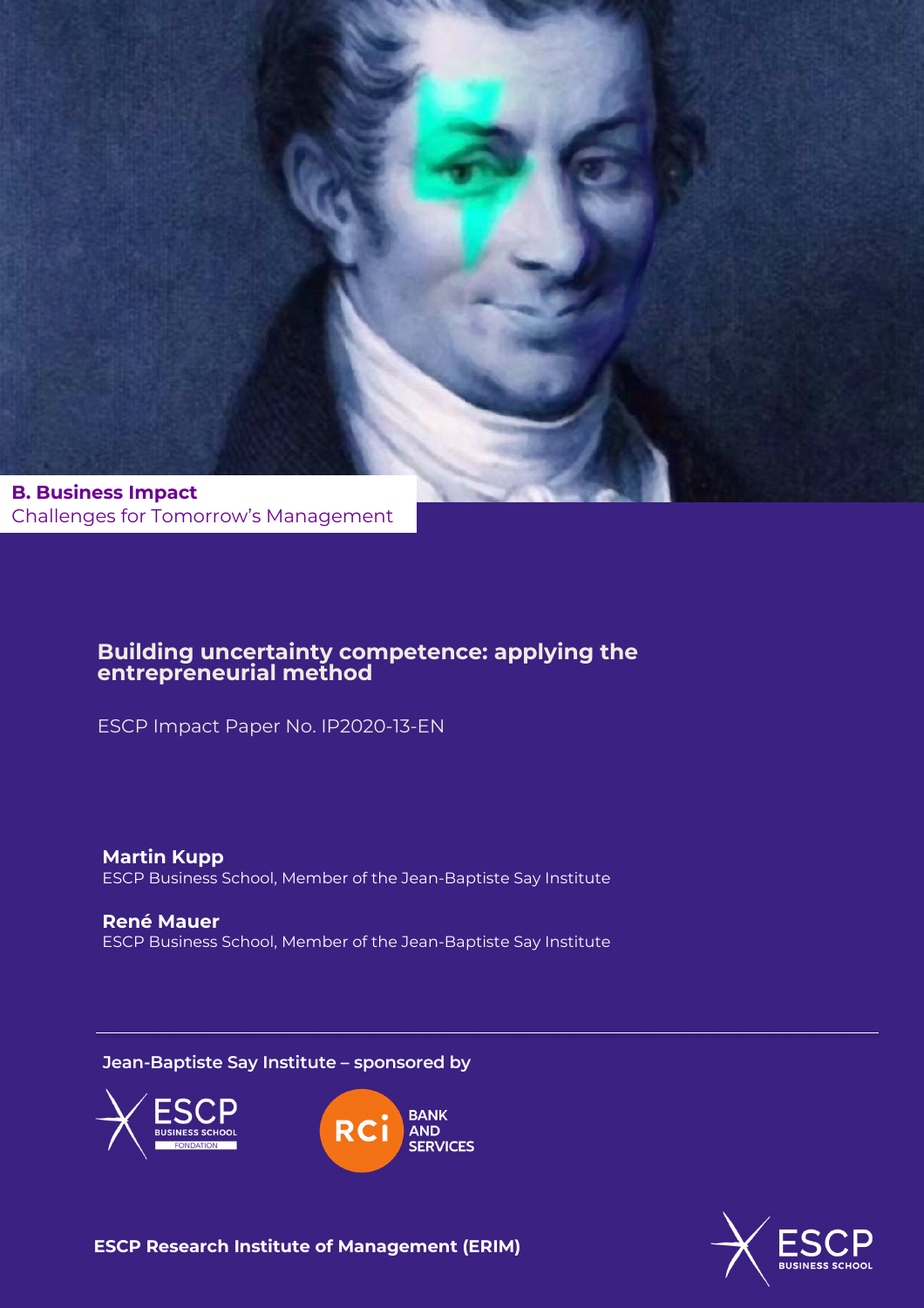

ESCP Impact Paper No. 2020-13-EN

# **Building uncertainty competence: Applying the entrepreneurial method**

Martin Kupp ESCP Business School

René Mauer ESCP Business School

#### **Abstract**

This impact paper looks upon the global Covid19 crisis as an event that created massive worldwide uncertainty at an unprecedented speed. A world that was preoccupied with different versions of uncertainty, some of which related to globalization and digitization, is now unified in tackling pandemic uncertainty. The question is: what to do about it? While the field of entrepreneurship has a traditional focus on creating start-ups, the past 20 years have expanded our understanding of entrepreneurship to what we here offer to call uncertainty competence. Entrepreneurship as uncertainty competence describes the process of creating new value in the face of uncertainty. And we believe that this uncertainty competence should become a fundamental element of today's management education.

Keywords: Uncertainty, Entrepreneurship, Effectuation, Decision-making

ESCP Impact Papers are in draft form. This paper is circulated for the purposes of comment and discussion only. Hence, it does not preclude simultaneous or subsequent publication elsewhere. ESCP Impact Papers are not refereed. The form and content of papers are the responsibility of individual authors. ESCP Business School do not bear any responsibility for views expressed in the articles. Copyright for the paper is held by the individual authors.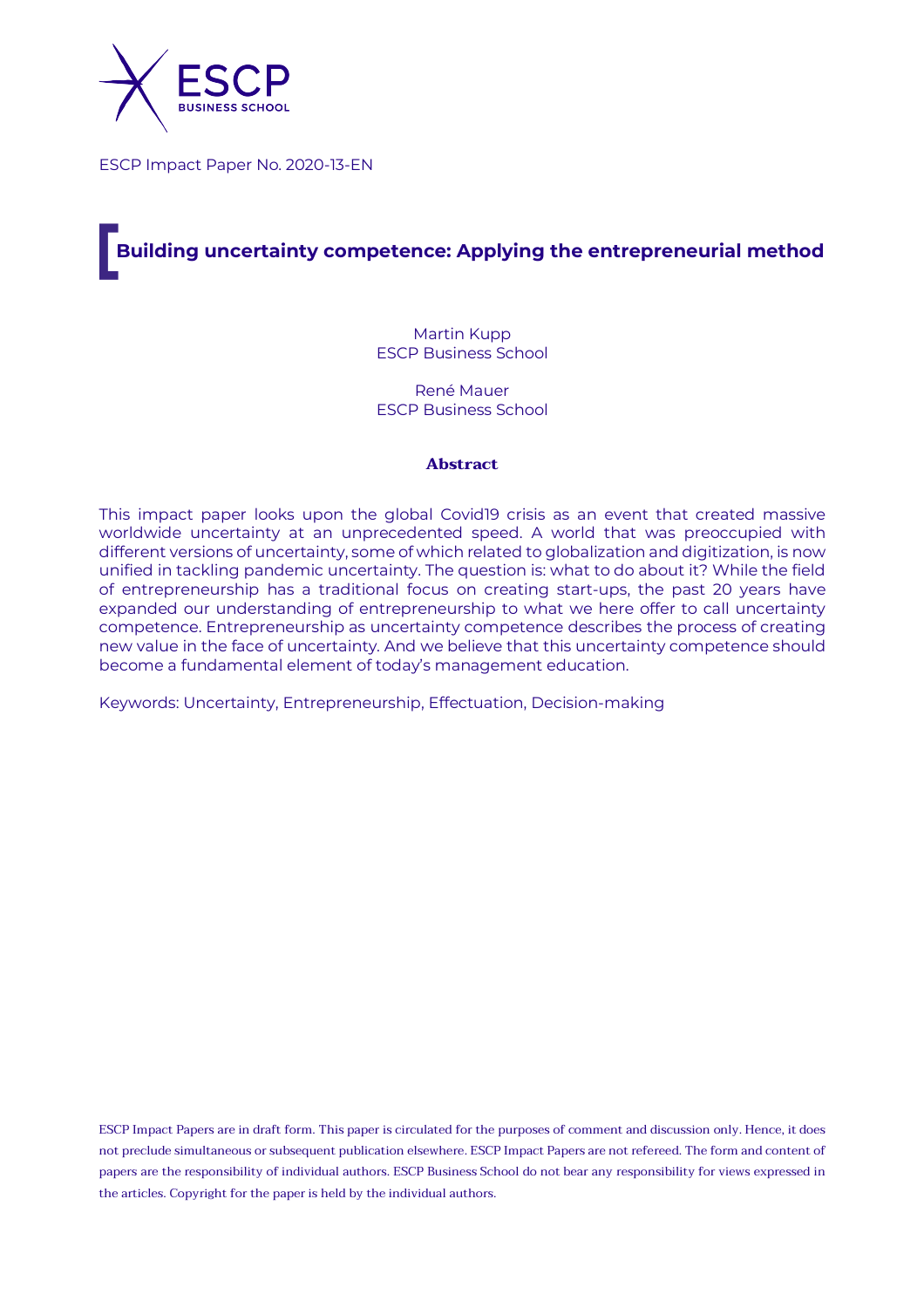## **Building uncertainty competence: Applying the entrepreneurial method**

The Covid-19 crisis is characterized by a high level of uncertainty. At the beginning of the crisis uncertainty mainly stemmed from questions like "Will the virus spread from animals to humans?", "How easily can it spread between humans?", "What are the best ways to impede the spread?". Then uncertainty was around "Who is affected the most?", "What kind of medical equipment do we need (how fast and when)?". And now we are grappling with questions like "How can we end the confinement?", "What parts of our economy needs the most help and what form should that help take?" to name but a few. On a company level, questions might be around "What should we be worrying about the most?", "Will our business model still work?", "What can we do, now that our business model does not work?", "What new opportunities emerge from such a crisis?". All of these questions are characterized by a high level of uncertainty about what to do next. Not only are we unsure of which scenario will come to pass, we do not even know if we have considered all the options and potential outcomes.

The current Corona pandemic has brought a concept which is central to the entrepreneurship field to the fore: Dealing with and making decisions in the presence of uncertainty. A cornerstone of this theory is the work by economist Frank Knight from 1921, in which he made uncertainty the basis of his theory of entrepreneurial profits. Knight portrays entrepreneurship as a discovery process. Many new ventures will be launched, but only some will survive and prosper (Knight 1921).

Ever since then, entrepreneurship is viewed as a process that typically involves a high degree of uncertainty. The ability of entrepreneurs to interpret and respond to that uncertainty is what determines the degree of success or failure achieved by the venture. In fact, the notion that entrepreneurs take decisions and subsequently act in the face of inherently uncertain, even unknowable, futures is one of the most closely held assumptions in entrepreneurship (e.g., Knight, 1921; Eckhardt and Shane, 2003; Sarasvathy 2008).

In this paper we want to briefly discuss some of the key findings of entrepreneurial research and how they might help managers in developing uncertainty competence in their companies as they adapt to a world in the grips of Covid-19. We suggest that for uncertainty competence, managers need to first understand and assess uncertainty as opposed to risk. Second, they need to know how to approach different levels of uncertainty, and, third, we will discuss how executives can prepare their companies for uncertainty competence. With a lot of uncertainty around us, and potentially more to come, this seems a worthwhile investment.

#### **Understanding and assessing uncertainty**

Uncertainty implies the absence of certainty of the potential outcome of a specific decision or action in a particular situation. The Covid-19 crisis came out of the blue and took us by siege – it is described by Nassim Taleb as a black swan. Uncertainty at an unprecedented scale ensued. Politicians, epidemiologists, managers or others cannot agree upon the potential outcomes of their decisions. Therefore, it seems valuable to look into complementary processes beyond standard risk management in order to develop uncertainty competence.

Our starting point is discussing and coming to understand the true nature of uncertainty before we can think about ways of dealing with it. Almost 100 years ago, Frank Knight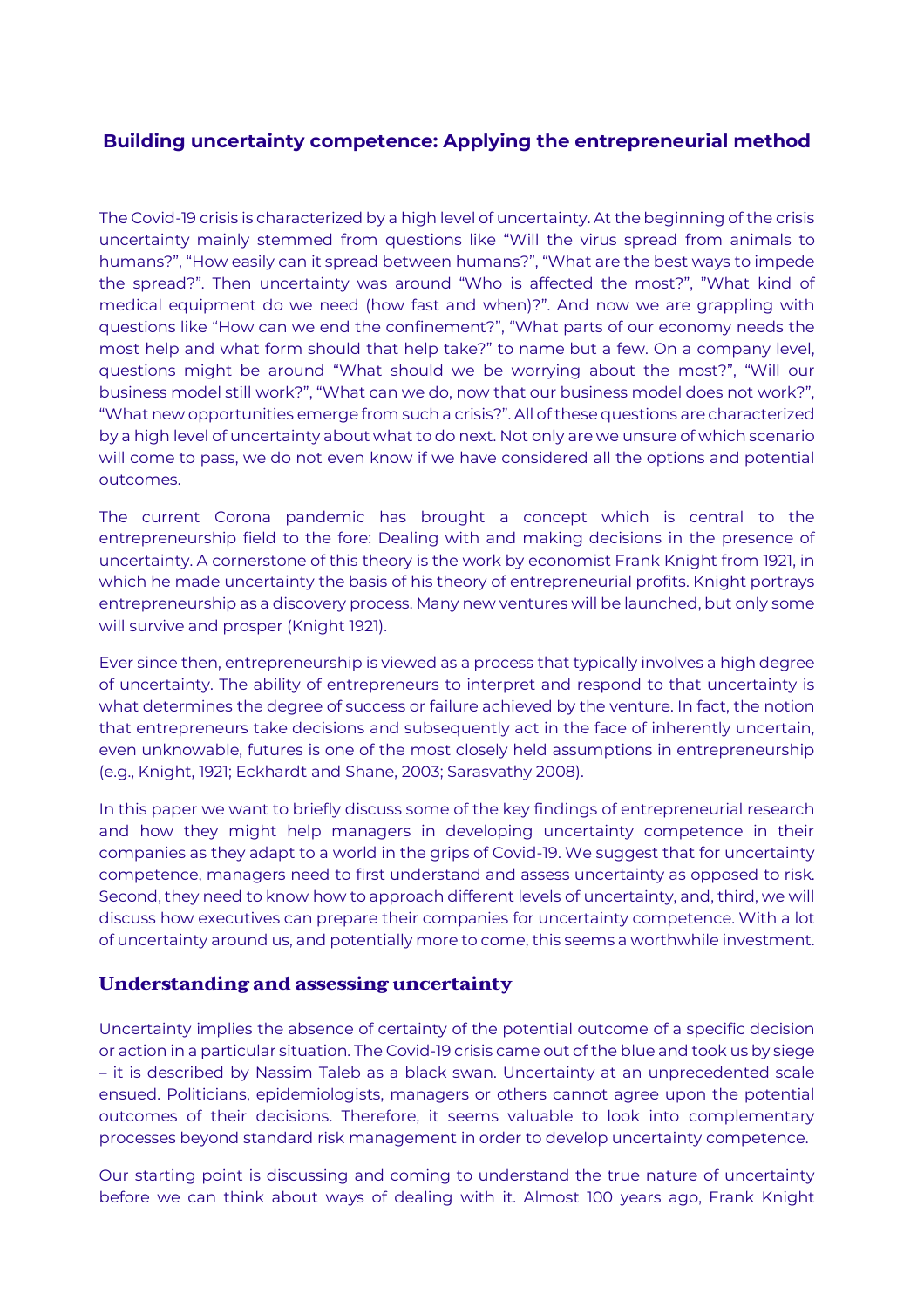detailed in his book, "Risk, uncertainty and profit", his conception that fundamentally only uncertainty can explain profits (and losses) and therefore entrepreneurial endeavours. He defined uncertainty as a situation in which there is no basis for classifying potential outcomes. To Knight, true uncertainty is substantially different from risks, as it is impossible to neither assign probabilities to future outcomes nor even know all possible future outcomes based on today's possible actions. While this may sound like an objective classification, organizational researchers later argued that uncertainty is perceptual and thus has to be assessed individually (e.g. Downey and Slocum 1975).

For Covid-19, there is no solid prior experience, and hence many decision-makers in these times experience what Frances Milliken (1987) describes as state, effect and response uncertainty. State uncertainty captures the perceived uncertainty about how components of the environment like suppliers or competitors might be changing or reacting in the Covid-19 situation. Effect uncertainty captures a perceived inability to predict the impact of these changes and repercussions for the organization. Finally, response uncertainty is about the lack of knowledge of response options and the inability to predict the consequences of those response options.

Ultimately, the judgement of the degree of uncertainty of any given situation is subjective. Individual decision makers will have different experiences and potentially even different access to information and might therefore experience a given situation differently. Or as William Gibson put it: "The future is already here – it's just not evenly distributed". In today's connected and digitized world all necessary information for any given situation will most likely exist, but this information might nevertheless not be available for the individual decision maker. She might just not know where to find the information and on top of this, might experience uncertainty about whether to trust this information. In our Covid-19 situation, a lot of information is most likely available. But some of it is hard to find (scientific publications), and studies contradict each other, so it is hard to know what to trust.

We will argue below that the degree of uncertainty should influence the approach taken. This choice requires an assessment of the uncertainty involved in a decision. Therefore, it becomes important to not only consciously include such an assessment, but also create transparency about the perceived uncertainty within a team, business or even company by asking and discussing a number of questions. Questions for an uncertainty assessment can include:

- Are the goals well-defined and specified?
- Is the information provided unambiguous?
- Can the future consequences of decisions taken now be estimated?
- Is the environment constant or are changes frequent?
- Is the decision-making situation straight-forward?

#### **Dealing with uncertainty**

As described, certainty, risk, and (true) uncertainty are not distinct and separated conditions but rather points on a continuum. So a situation is not *per se* uncertain or certain, but it can move from being highly (true) uncertain to lower levels of uncertainty to risk and potentially to certainty, depending on our actions (and here the importance is on the word action in contrast to analysis). In the start-up world we often hear the term "de-risking", but what it often actually means is "de-uncertaining". And as entrepreneurship research has focused so much on uncertainty as the fundamental driver of entrepreneurial action, it has also started to research what entrepreneurs actually do and how they take decisions to reduce uncertainty. Figure 1 shows an entrepreneurial venture over time as it moves from high levels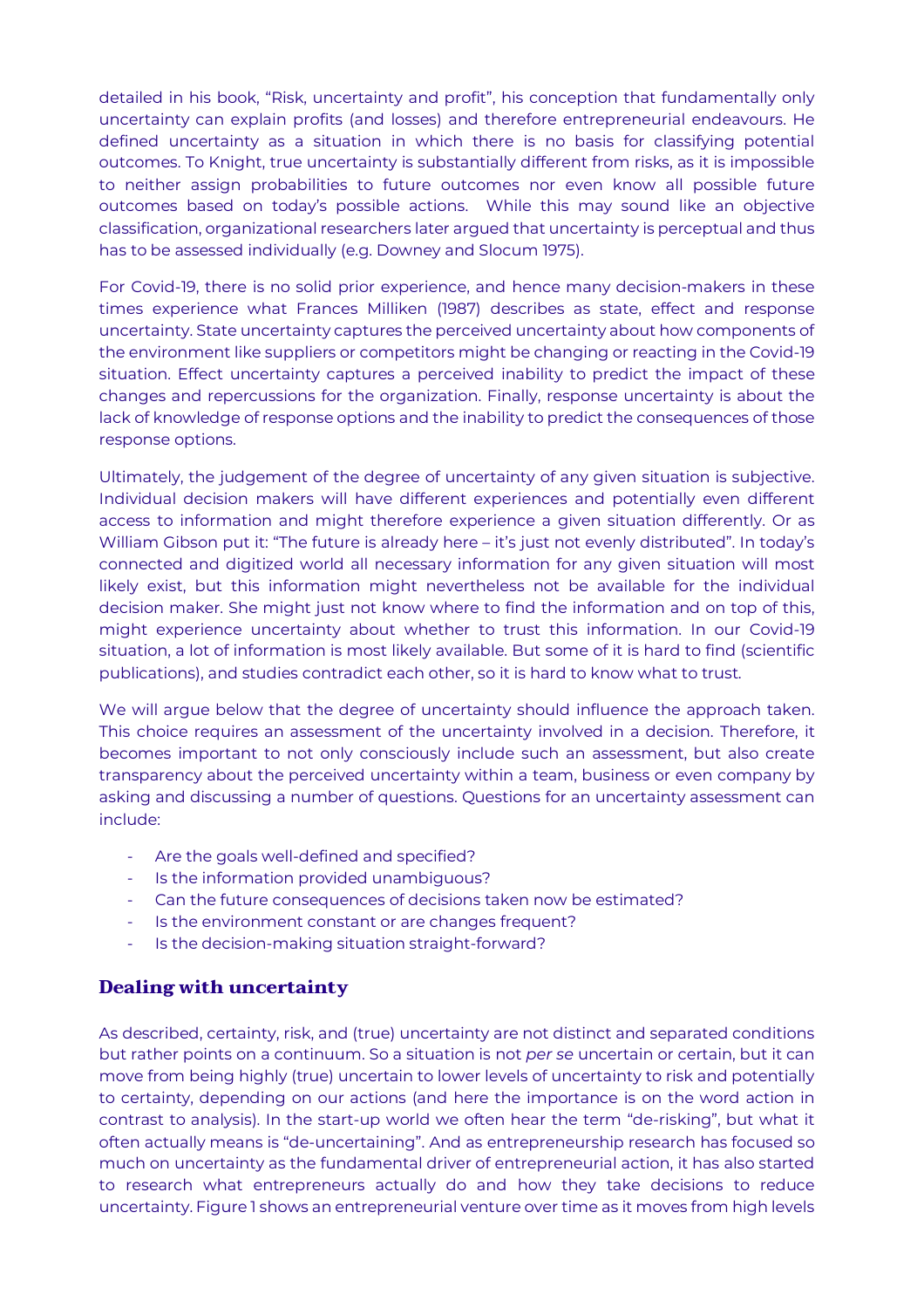of uncertainty to lower levels of uncertainty and eventually to certainty (for sure after the fact). During this process, entrepreneurs might use a number of methods or tools which are appropriate to the different degrees of uncertainty.



(Source: own visualization based on Grichnik et al. 2017)

The right-hand side of the figure (methods like the business plan or tools like pitching, crowdfunding and the like) is closest to standard management practice. It has dominated practice in entrepreneurship for decades. This is quite natural as the knowledge was taken from the field of business administration and management. It had simply been adapted to the realities of newly established and small companies. The knowledge helped start-ups to be more professional. However, it did not fully serve what is potentially the most distinctive characteristic of ventures: uncertainty. A business plan, for example, helps to define how different pieces of a business idea need to come together; what it does not do is help with more fundamental uncertainties which start-ups face in the early stages, and with which companies around the world, irrespective of their age and development stage, are now grappling.

Progressing leftwards in the figure moves us through many of the approaches that have been developed, adopted, or integrated by the discipline of entrepreneurship over the past 20 years. They take on higher levels of uncertainty and allow entrepreneurs to explore and cocreate possible futures. These methods include more widely spread approaches such as Design Thinking or Lean Start-up, but also approaches like effectuation, bricolage, improvisation, or art thinking – the further development of which is a key focus of ESCP's 'Jean-Baptiste Say Institute for Entrepreneurship'.

It is only over the last 10 years that we have seen a strong tendency of established companies to develop an interest in these methods and tools, not least because uncertainty has come to their attention more radically.

What do these methods and tools have in common:

Bias towards action (if you are unable to predict the future, only action will help you)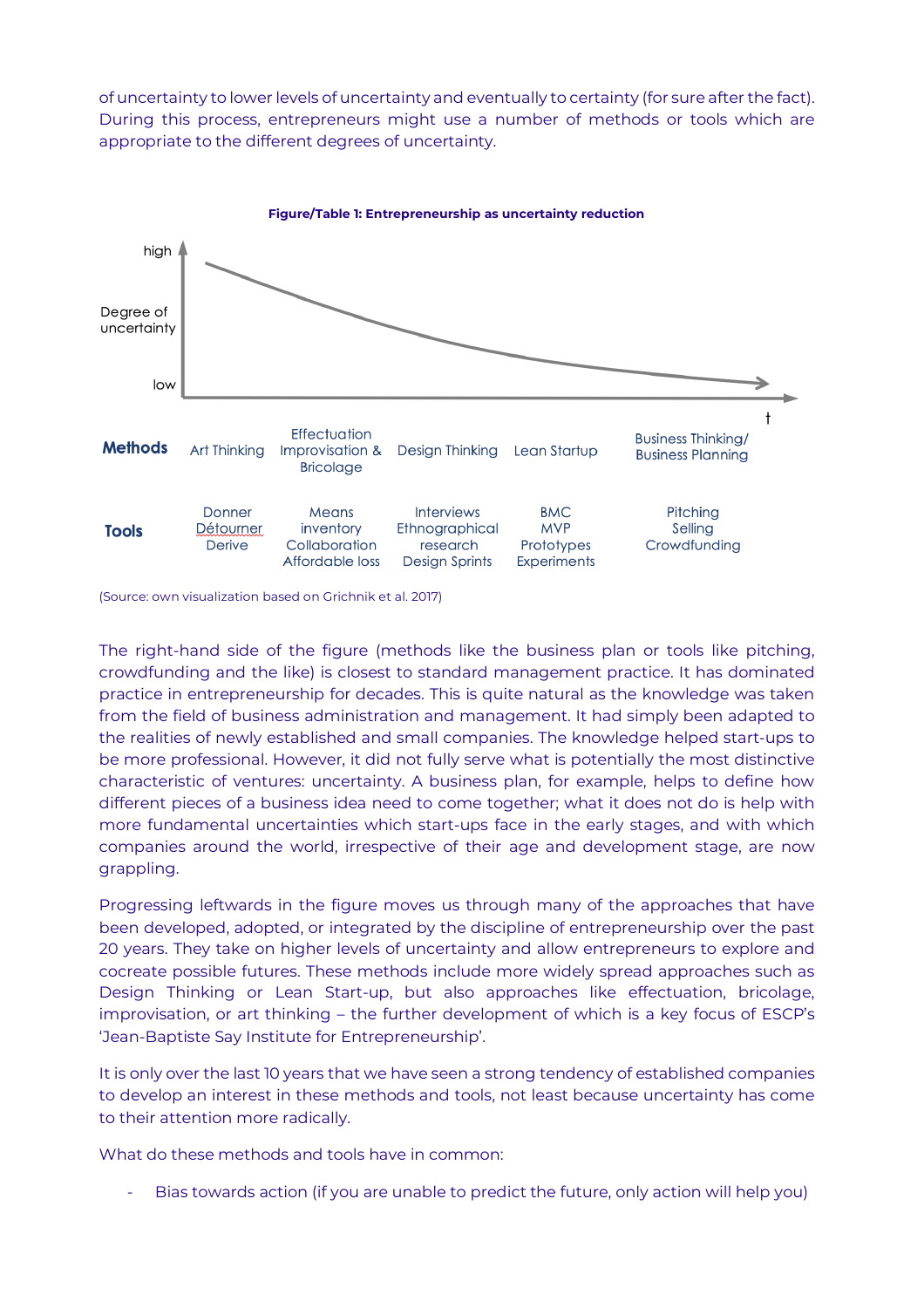- Bias towards collaboration (as you do not control all means, only collaboration will help you)
- Bias towards today (as uncertainty is high, the speed to move forward matters)
- Bias towards small iterations (testing and experimenting are key)
- Bias towards keeping investments/losses low (starting with small bets and consequently increasing them over time as uncertainty decreases)
- Bias towards agility (radical readiness to react even to weak signals)
- Bias towards early customer interaction (ultimately, only the customers know)

The current curricula at business schools around the world are typically skewed towards teaching the methods and tools on the right side of the figure (how to write a business plan, entrepreneurial finance, strategy, market analysis, etc.). Entrepreneurs are seen as experts in dealing with uncertainty. They tend to use methods and tools that are further to the left side of the figure. Therefore, we believe that these methods and tools should be much more prevalent in business school curricula and in companies. In order for this to happen, it is not enough to merely know these methods and tools. Companies faced with high uncertainty have to enable their employees to better understand their individual decision-making process and to adapt it to the environment. Employees ought to be trained in the application of these different approaches and provided with the working environment and leadership skills required not only to act, but also to convince others to act with them. This is what we call building uncertainty competence.

## **Building uncertainty competence**

#### *Supporting multiple decision rationalities*

A first step in developing uncertainty competence means that leaders, managers and employees need to have the knowledge (understanding of uncertainty) to assess the specific decision-making situation that they are in, determining its position on the uncertainty spectrum, and then deciding for the appropriate approach (dealing with uncertainty). While this sounds intuitive, in reality it can be complicated as it very often breaks with the traditional rationality approach. Here, it is generally assumed that more information and, potentially, computation (analysis of variance, regressions, Bayes's rule, etc.) always result in better decisions. But in the face of high uncertainty this might not be true and can actually be very costly and time-consuming (Gigerenzer 2008). To give an example: Writing a detailed business plan including modelling the diffusion of a new product with a newly developed technology for a new and never-before served customer segment can be as contextirrational as applying effectuation for introducing an incrementally new feature for a wellestablished product targeting a well-known target group.

What we propose is that companies develop and allow a wide range of decision logics with matching methods and tools (as outlined in Figure 1) and actively encourage employees to choose the appropriate one. This of course makes the life of everyone a little bit more complicated than having one defined and accepted decision logic for every situation, as for example in the case of one single stage gate process for innovation through which all innovations (incremental and radical) have to go through.

#### *Developing method and mindset expertise*

The second step of building uncertainty competence brings a choice of methods to a company. Those methods then have to be applied. And here the focus is on application, on action. It is one thing to analyse and learn about a new method, it is a very different thing to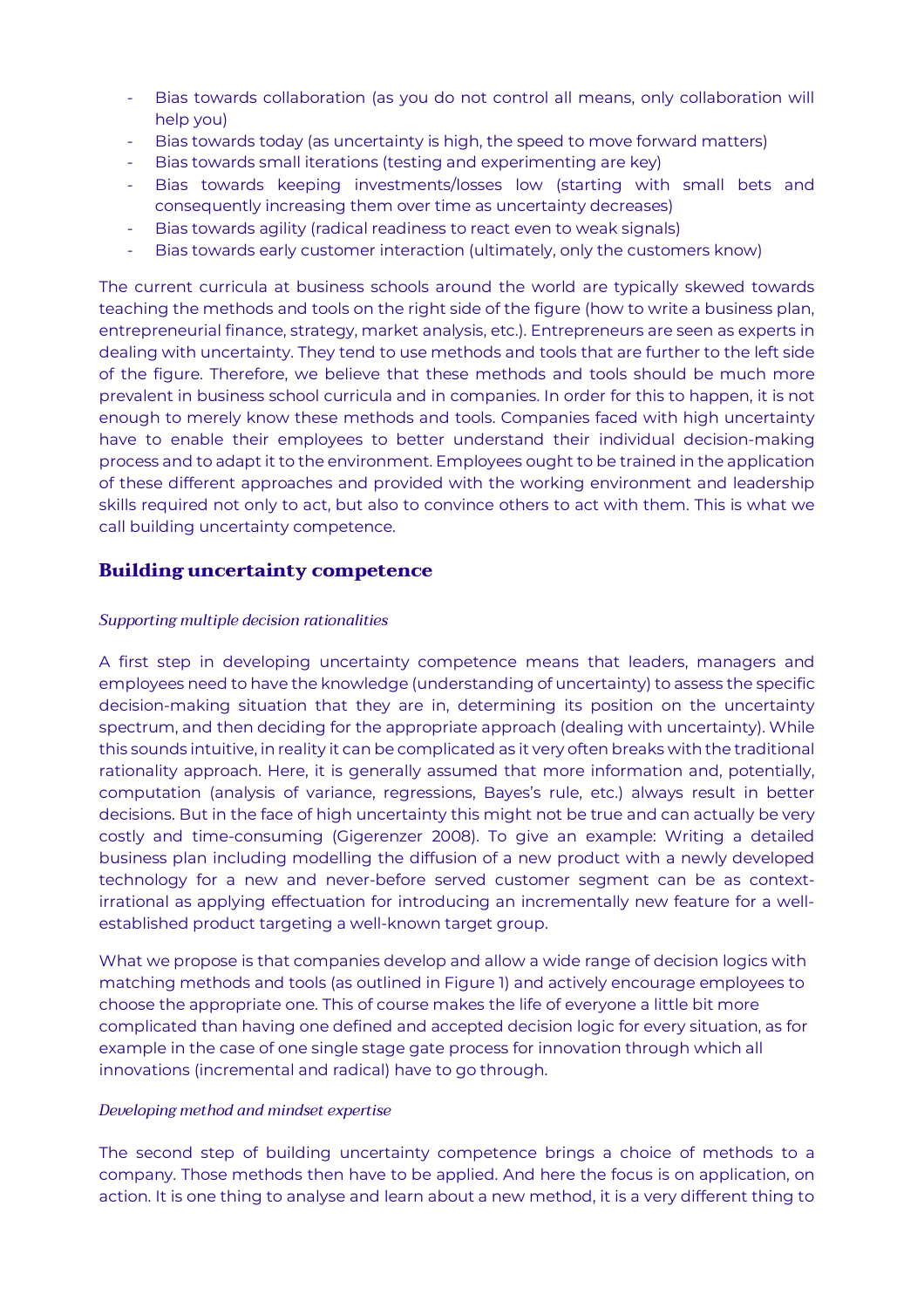actually apply it. Methods and tools which are more suited for highly uncertain situations have a bias towards action, collaboration, iteration and customer centricity. These methods therefore require a shift in mindset. This shift means that in order to successfully apply these methods and tools people have to shift from an optimization mindset to an exploration mindset. And this might prove difficult as through our education most of us are trained in the mindset of optimization, finding the best solution to a problem. On the left hand side of the spectrum, we need to become a lot more like artists, with a mindset that allows for the emergence of (not necessarily optimal) solutions. Training in design thinking or effectuation highly depends on a mindset that allows acting without knowing what the right direction is. Failing becomes part of the process. And failing your way to success is not a standard operating procedure in companies today. It needs training, in terms of both method and mindset.

#### *Making "room" for creation: developing leadership and the work environment*

Finally, uncertainty competence requires making room in companies that are designed for optimization. Leadership must come into play at this point. There certainly have always been people acting as entrepreneurs in established firms – we call them intrapreneurs. However, their task is not starting up a venture on a green field. They are acting in an institution with rules that are not necessarily conducive to creation and emergence. Leadership in an uncertainty competent company needs to be aware of that and to make room for it. This room comes through developing leadership skills in people who are supposed to do projects on the left side of the spectrum presented in Figure 1. They need to feel safe in following their procedures and take other people with them on their journey of exploration. At the same time, top management needs to be trained in delegating those projects, which requires rethinking of KPIs and reporting procedures, but also designing the communication between the established management practices and the exploratory projects. With uncertainty competence, leadership is installing a new operating system as opposed to replacing the existing one. Instead, both are supposed to run in parallel and create fruitful connections. Innovation management literature has been talking about developing 'ambidexterity' (two-handedness) of firms. Developing uncertainty competence is an important step in that direction.

## **Conclusion**

Our research on decision making under uncertainty can help managers to not only rethink their approach to decision making but to actually build a much-needed uncertainty competence. We have outlined three critical steps in building this uncertainty competence: Supporting multiple decision logics, developing method and mindset expertise, and building organisational spaces to give this new approach a safe environment to apply the new competence.

The process of building uncertainty competence is in itself highly uncertain as it depends on previous knowledge, routines, structures and processes. It is therefore important to treat the project of building uncertainty competence as a decision under high uncertainty. This would mean that it is important to prioritize action over analysis, collaboration over competition, today over tomorrow, experimenting over executing, agility over efficiency and last but not least working early and closely with your customers, employees, leaders, and managers.